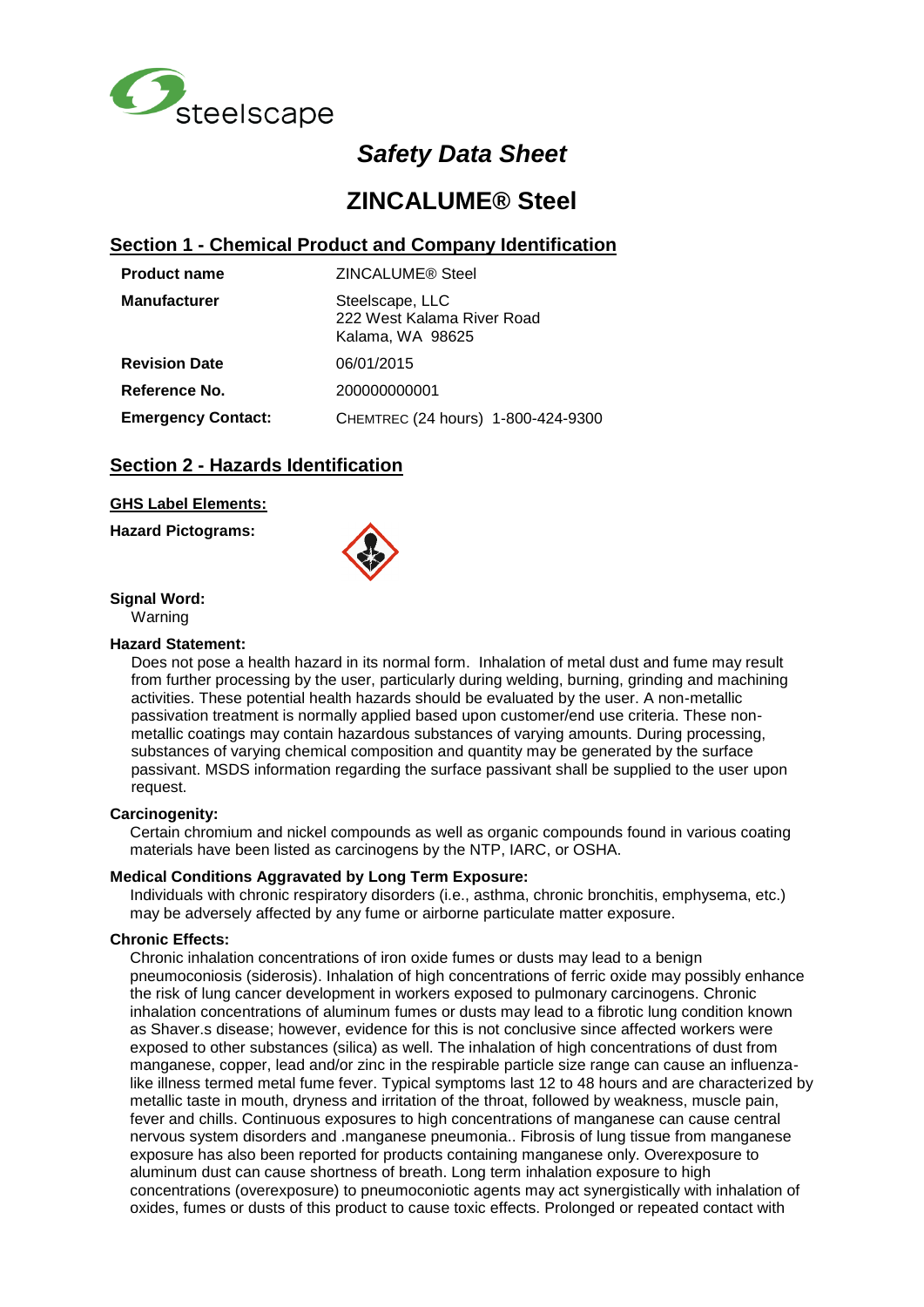unprotected skin may result in skin irritation. Torching or burning operations on steel products with oil or organic coating may produce emissions which can be irritating to the eyes and respiratory tract.

### **Precautionary Statement:**

Inhalation of metal dust and fume may result from further processing by the user, particularly during welding, burning, grinding and machining activities. These potential health hazards should be evaluated by the user.

# **Section 3 - Composition / Information on Ingredients**

|                                                                                                                                                                                                                                                          | CAS-No.   | Weight%        |       |  |  |  |
|----------------------------------------------------------------------------------------------------------------------------------------------------------------------------------------------------------------------------------------------------------|-----------|----------------|-------|--|--|--|
| <b>Ingredient Name</b>                                                                                                                                                                                                                                   |           | Min            | Max   |  |  |  |
| <b>Base Metal</b>                                                                                                                                                                                                                                        |           |                |       |  |  |  |
| Iron                                                                                                                                                                                                                                                     | 7439-89-6 | <b>Balance</b> | 99.00 |  |  |  |
| Carbon                                                                                                                                                                                                                                                   | 7440-44-0 |                | 0.30  |  |  |  |
| Manganese Compounds (as Mn)                                                                                                                                                                                                                              | 7439-96-5 |                | 1.2   |  |  |  |
| Phosphorus                                                                                                                                                                                                                                               | 7723-14-0 |                | 0.15  |  |  |  |
| Sulfur                                                                                                                                                                                                                                                   | 7704-34-9 |                | 0.05  |  |  |  |
| Silicon                                                                                                                                                                                                                                                  | 7440-21-3 |                | 0.05  |  |  |  |
| Aluminum                                                                                                                                                                                                                                                 | 7429-90-5 |                | 0.1   |  |  |  |
| Note: Base Steel may contain the following trace or residual elements: Chromium(0.10% max). Copper(0.12% max),<br>Molybdenum (0.10% max), Nickel (0.12% max), Columbium (0.06% max), Tin (0.03% max), Titanium (0.06% max), and<br>Vanadium (0.08% max). |           |                |       |  |  |  |
| <b>Metallic Coating</b>                                                                                                                                                                                                                                  |           |                |       |  |  |  |
| Aluminum                                                                                                                                                                                                                                                 | 7429-90-5 | 51.00          | 58.00 |  |  |  |
| Zinc (Reportable as a fume or dust)                                                                                                                                                                                                                      | 7440-66-6 | 40.00          | 48.00 |  |  |  |
| Silicon                                                                                                                                                                                                                                                  | 7440-21-3 | 1.30           | 1.90  |  |  |  |
| Iron                                                                                                                                                                                                                                                     | 7439-89-6 |                | 0.02  |  |  |  |

# **Section 4 - First Aid Measures**

### **Eye contact:**

Treat any foreign body in eye by flushing with large amounts of water. Seek medical attention immediately.

### **Skin contact:**

Skin hazards are not expected. However, should dermatitis develop, affected area should be washed with mild soap and water. If irritation or other symptoms develop, seek medical attention. Precautions should be taken to protect against sharp steel edges. If the skin is abraded by handling, seek medical attention.

### **Ingestion:**

Ingestion hazards are not expected.

### **Inhalation:**

For treatment of overexposure to fumes and/or particulates, remove exposed individual to fresh air and seek medical attention. Administer artificial respiration or oxygen if breathing is difficult or has stopped.

## **Section 5 - Fire-Fighting Measures**

Not flammable or combustible. Steel products in the solid state present no fire or explosion hazard and do not contribute to the combustion of other materials.

# **Section 6 - Accidental Release Measures**

Not applicable to this metal in its solid state. For spills involving finely divided particles, clean-up personnel should be protected against contact with eyes and skin. If material is in a dry state, avoid inhalation of dust. Fine, dry material should be removed by vacuuming or wet sweeping methods to prevent spreading of dust. Avoid using compressed air. Do not release into sewers or waterways. Collect material in appropriate, labeled containers for recovery or disposal in accordance with federal, state, and local regulations.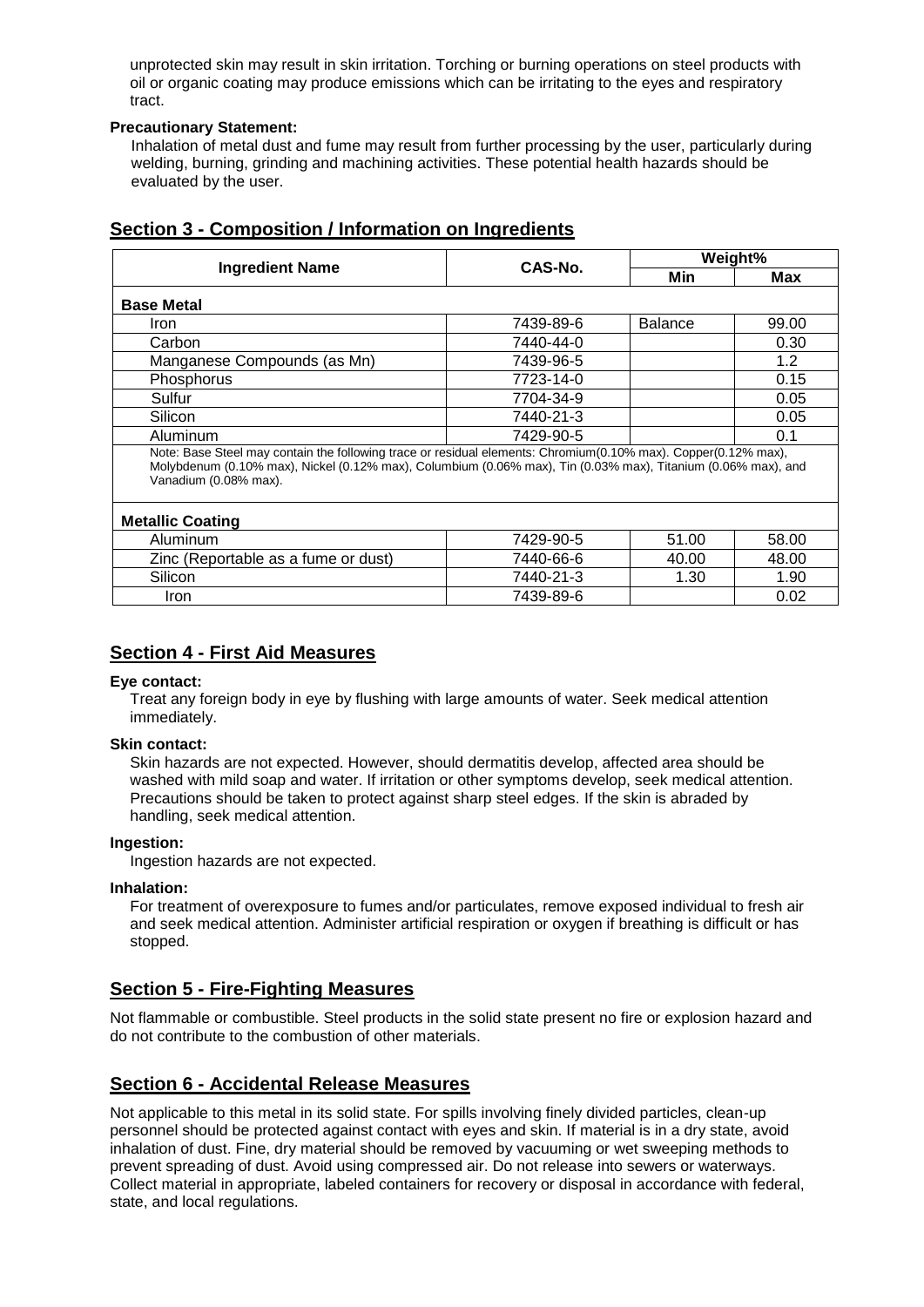# **Section 7 - Handling and Storage**

Operations with the potential for generating high concentrations of airborne particulates should be evaluated and controlled as necessary. Practice good housekeeping. Avoid breathing fumes and/or dust.

# **Section 8 - Exposure Controls / Personal Protection**

### **Respiratory protection:**

NIOSH/MSHA approved dust and fume respirators should be used to avoid excessive inhalation of particulates. Appropriate respirator selection depends on the magnitude of exposure.

### **Hand protection:**

Protective gloves should be worn as required for welding, burning or handling operations. If material is supplied with oil or other organic coating, wear protective gloves. However, do not continue to use gloves or work clothing that have become saturated with oil. Wash hands and any additional contact areas with soap and water or waterless hand cleaner.

### **Eye protection:**

Use safety glasses or goggles as required for welding, burning, sawing, brazing, grinding or machining operations.

### **Engineering measures:**

Local exhaust ventilation should be provided when welding, burning, sawing, brazing, grinding or machining to prevent excessive dust or fume exposure.

### **Personal protection equipment:**

Operations with the potential for generating high concentrations of airborne particulates should be evaluated and controlled as necessary. Avoid breathing fumes and/or dust.

# **Section 9 - Physical and Chemical Properties**

**Physical State:** Solid **Water Solubility:** Insoluble **Appearance:** Silver, bright crystalline appearance. **Other Solubilities:** N/A **Odor:** None **Boiling point/range:** N/ **Odor:** None **Boiling point/range:** N/A **Vapor Density (air = 1): N/A Formula Weight:** N/A **Refractive Index:**<br> **Refractive Index:**<br> **Refractive Index:**<br> **Refractive Index: Sp. Gravity(H2O = 1):** 7.8000 **% Volatile:** N/A **pH:** N/A **Evaporation Rate:** 

**Freezing/Melting Point: N/A Viscosity: N/A Density:** N/A **Surface Tension:** N/A

# **Section 10 - Stability and Reactivity**

### **Chemical Stabilibity:**

Stable under normal conditions of use, storage and transport.

### **Hazardous Conditions to Avoid:**

 Will react with strong acid to liberate hydrogen. Finely divided material may react with water, strong oxidizers, alkaline, and hydrogenated compounds. At temperatures exceeding the melting point of the metallic coating, fumes may be liberated which contain oxides of the metallic coating constituents. At temperatures exceeding the melting point of the base metal, fumes may be liberated which contain oxides of iron and other steel alloying elements.

| <b>Ingredient Name</b>         | LD50 or LC50<br><b>Species /Route</b> | <b>OSHA PEL</b>    | <b>ACGIH TLV(mg/m3)</b><br>(TWA unless specified)   |
|--------------------------------|---------------------------------------|--------------------|-----------------------------------------------------|
| <b>Base Metal</b>              |                                       |                    |                                                     |
| Iron                           | mouse/oral 5.4 mg/kg                  | 10 Iron Oxide Fume | 5 Iron Oxide Fume as Fe                             |
| Carbon                         | No Information                        | Not Established    | Not Established                                     |
| Manganese<br>Compounds (as Mn) | rat/oral 9 mg/kg                      | 5 ceiling as Mn    | 5 Dust as Mn<br>1 Fume as Mn<br>3 Fume as Mn (STEL) |

## **Section 11 - Toxicological Information**